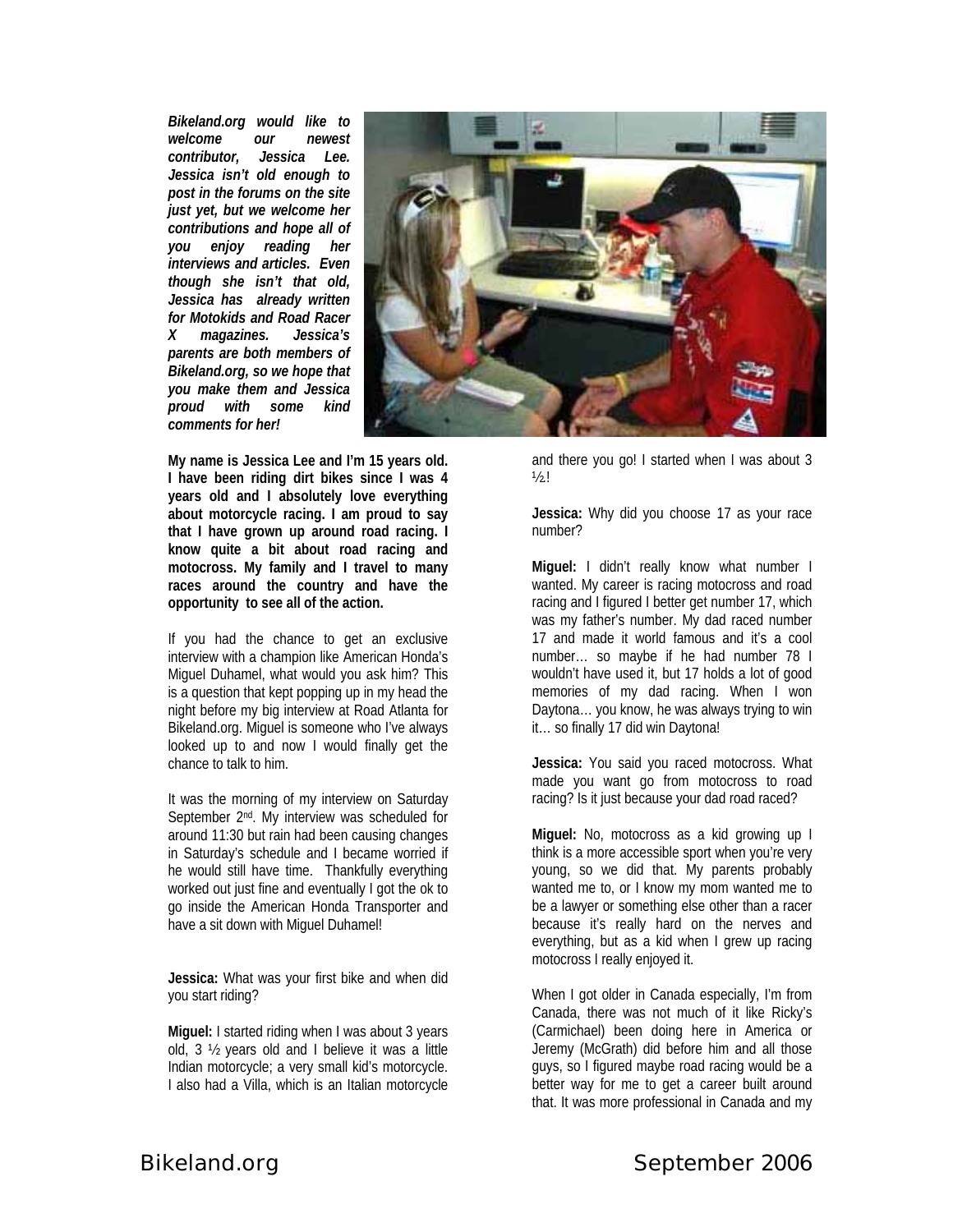dad obviously road raced and my brother also had a really great career in the championships in Canada so I gave it a try.

**Jessica:** Do you have anything you do before a race? Are you superstitious about anything? Do you have to do something to get ready for a race?

**Miguel:** Not really, I am not superstitious because I think that's bad luck, but no not too much. When you're growing up there are some occurrences that happen and you think, "well if I could remake those occurrences I'll win again" but if you race long enough sometimes you find out that doesn't stand to be true, so I just try to stay calm and be prepared before the race. I think every rider is a little superstitious but you can't let it get out of hand.

**Jessica:** I've know riders who will scratch their body work before they go out because they are worried about crashing with new body work. Do you guys do anything like that?

**Miguel:** No, you know that is a good observation! The biggest fear for me when I was road racing is that I had new leathers, and you got these raggedy beat up leathers as a privateer, and when you buy yourself some new leathers which are expensive and you go out with it in a session or two and you fall and you're like, "well that was kind of the jinx of the new leathers." So, I got over that too.

Same thing with the new body work on the bike, I think if you make a big fuss about it and then you could actually get yourself in that mode and make a mistake. But like I said over the years now, thankfully everything's ok and sometimes when we talk about stuff like that I'll touch wood somewhere just to be safe. You can never be too safe!

**Jessica:** So, to be calm before a race do you have a special play list on your iPod that you listen to?

**Miguel:** Nothing really in general. I like to listen to some comedy. I like comedy, but mostly good music like AC DC, Guns & Roses, new stuff and old stuff; Nickelback. It's a mix of a lot of different stuff actually. Sometimes more rock and roll, sometimes just a little bit of music, and sometimes it's nothing, like today. I'm just watching the T.V and relaxing. Right before the race I like to put on something to kind of get me going.

**Jessica:** Have you ever wanted to race MotoGP?

**Miguel:** Oh Yeah, that's always been my goal. I always wanted to be in GP. In '92 I had one year in GP which was great because I think I was rookie of the year and it went well. It was not a very well supported team. It wasn't like a top team and by everyone's conscience including Kenny Roberts Sr., I should have stayed there but there was no money, or something was missing.

I couldn't stay in the GP so I came back to America and to this day I'd love to at least do one race in MotoGP. I'd like to do a whole season but we'll see. It's not quite over yet! Hopefully there will still be a chance where I at least get to ride those bikes because I obviously know I can still do the job. That's why I'm still racing.

**Jessica:** So since you are very familiar with MotoGP and since you both ride for Honda, are you friends with Nicky Hayden?

**Miguel:** Never heard of that name! No, Nicky and I are pretty good friends and we were teammates here in America for a while and we raced together. Every time he comes out to Laguna Seca I go and see him and he still remembers me.

So everything is good on that side with Nicky and surprisingly when I met Valentino Rossi for the first time last year I went over and introduced my self and said "Hi" and I was really taken back that he knew a lot about my career, he knew who I was, what I had done, and all the racing that I've done. So I was like, "wow that's pretty surprising!" that he was like, "Oh yes, yes I know you. You race the superbikes, the 600." It was pretty cool to have Rossi interested in following my career.

**Jessica:** What kind of hobbies do you do outside of racing?

**Miguel:** I like golf. Which you can see the comparison between racing motorcycles and playing golf! I like golf, I like bicycling a lot. Actually to train I like to go out and go for a bicycle ride. I'm a big fan of the Tour de France,